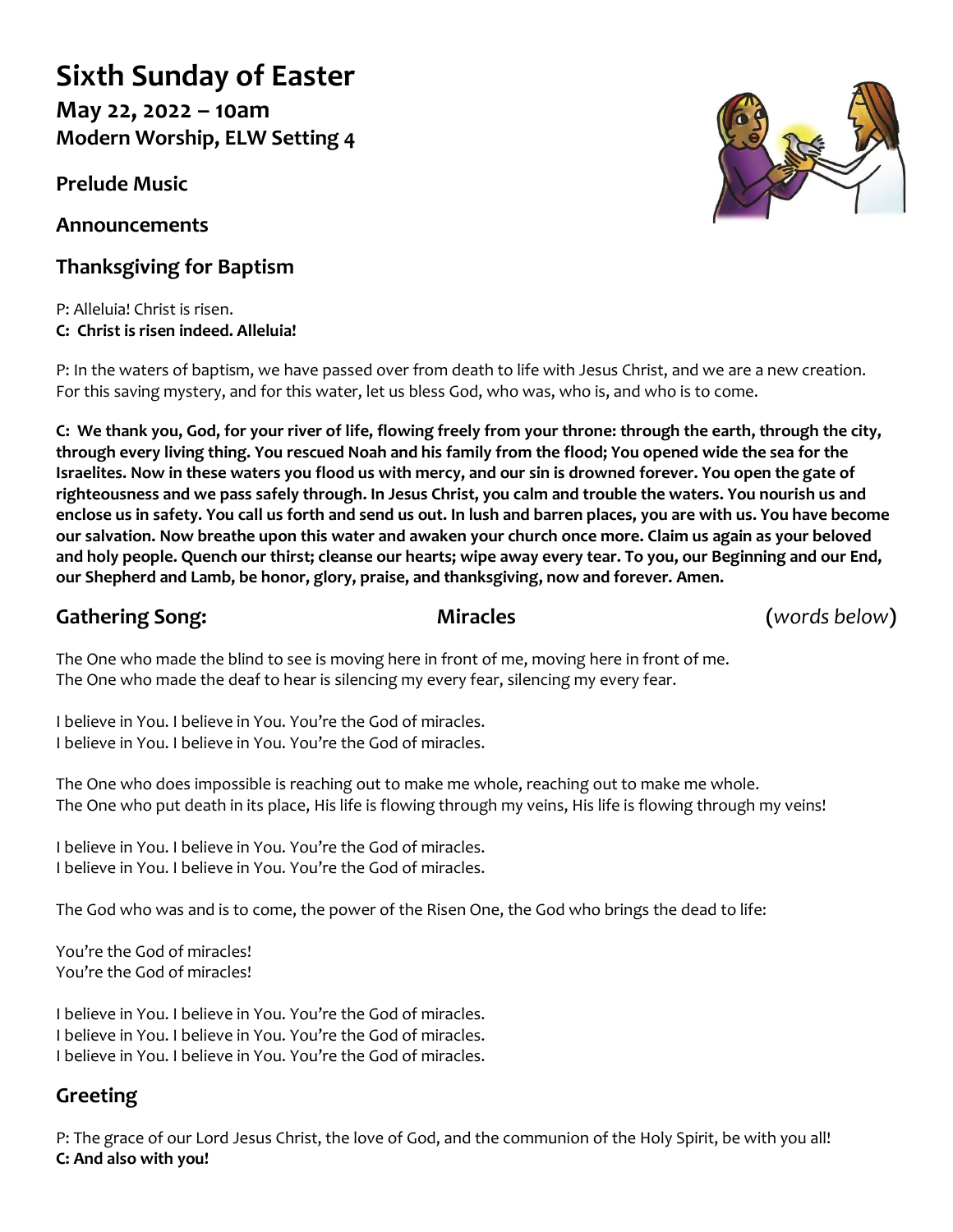## **Kyrie**

A: In peace, let us pray to the Lord. **C: Lord, have mercy.**

A: For the peace from above, and for our salvation, let us pray to the Lord. **C: Lord, have mercy.**

A: For the peace of the whole world, for the well-being of the church of God, and for the unity of all, let us pray to the Lord. **C: Lord have mercy.**

A: For this holy house, and for all who offer here their worship and praise, let us pray to the Lord.

#### **C: Lord have mercy.**

A: Help, save, comfort, and defend us, gracious Lord. **C: Amen.**

## **Prayer of the Day**

A: Let us pray together,

**C: Bountiful God, you gather your people into your realm, and you promise us food from your tree of life. Nourish us with your word, that empowered by your Spirit we may love one another and the world you have made, through Jesus Christ, our Savior and Lord, who lives and reigns with you and the Holy Spirit, one God, now and forever. Amen.**

## **First Reading: Acts 16:9-15**

*A vision compels Paul to move his ministry into Greece. There he meets Lydia, an important person in the business community, whose heart has been opened by God to receive the gospel. Her conversion and baptism provide the impetus for the founding of the church at Philippi.*

<sup>9</sup>During the night Paul had a vision: there stood a man of Macedonia pleading with him and saying, "Come over to Macedonia and help us." <sup>10</sup>When he had seen the vision, we immediately tried to cross over to Macedonia, being convinced that God had called us to proclaim the good news to them. <sup>11</sup>We set sail from Troas and took a straight course to Samothrace, the following day to Neapolis, <sup>12</sup>and from there to Philippi, which is a leading city of the district of Macedonia and a Roman colony. We remained in this city for some days. <sup>13</sup>On the sabbath day we went outside the gate by the river, where we supposed there was a place of prayer; and we sat down and spoke to the women who had gathered there. <sup>14</sup>A certain woman named Lydia, a worshiper of God, was listening to us; she was from the city of Thyatira and a dealer in purple cloth. The Lord opened her heart to listen eagerly to what was said by Paul. <sup>15</sup>When she and her household were baptized, she urged us, saying, "If you have judged me to be faithful to the Lord, come and stay at my home." And she prevailed upon us.

- L: The Word of the Lord
- **C: Thanks be to God**

## **Psalmody: Psalm 67**

<sup>1</sup>May God be merciful to us and bless us; may the light of God's face shine upon us. <sup>2</sup>**Let your way be known upon earth, your saving health among all nations.**

<sup>3</sup> Let the peoples praise you, O God; let all the peoples praise you. <sup>4</sup>**Let the nations be glad and sing for joy, for you judge the peoples with equity and guide all the nations on earth.**

<sup>5</sup>Let the peoples praise you, O God; let all the peoples praise you. <sup>6</sup>**The earth has brought forth its increase; God, our own God, has blessed us.**

<sup>7</sup>May God give us blessing, and may all the ends of the earth stand in awe.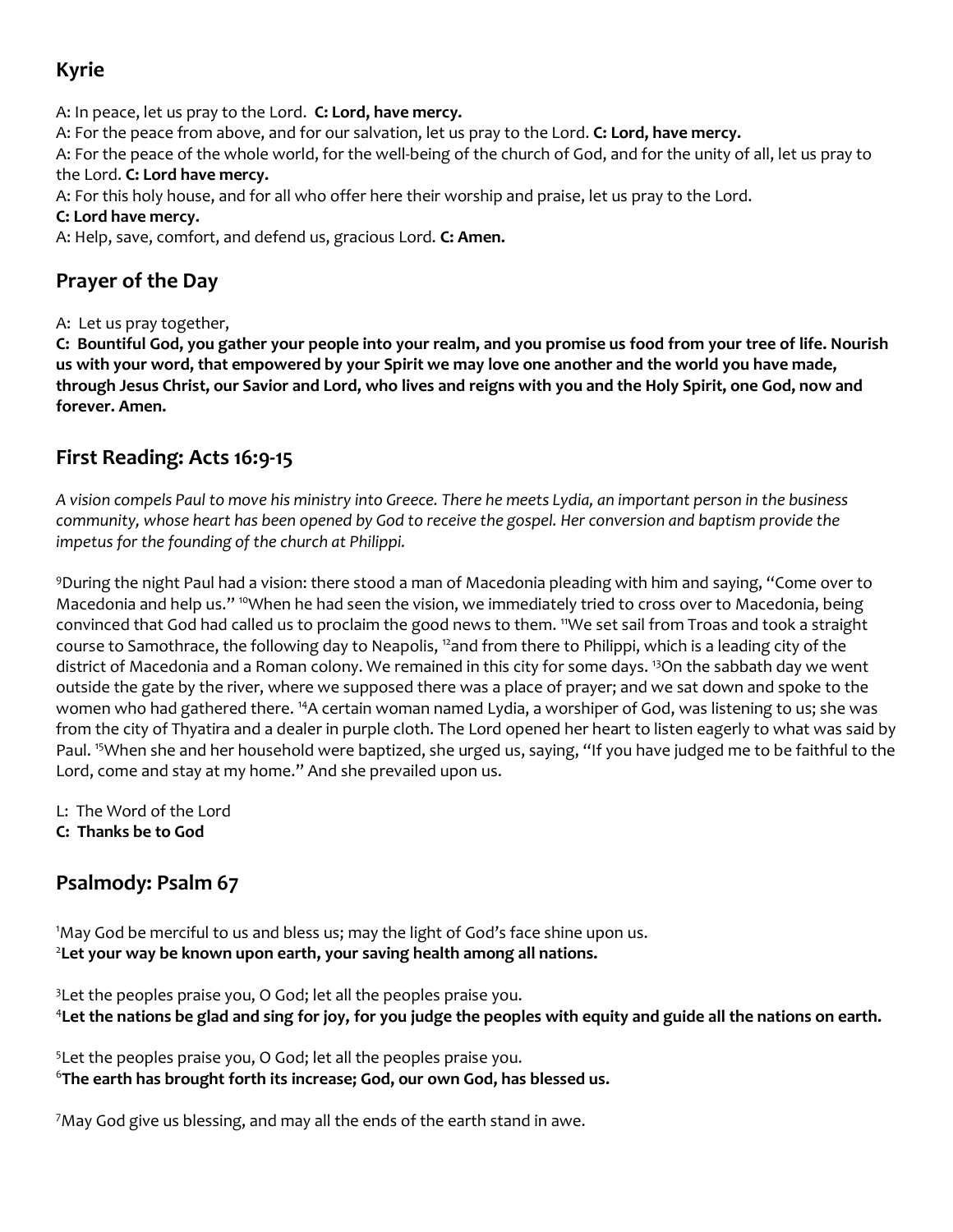

### **Gospel: John 14:23-29**

*As Jesus talks of returning to the Father, he promises to send the Advocate, the Holy Spirit, who will teach Jesus' followers and remind them of all that Jesus taught. Even more, those in whom God makes a home will experience a peace that overcomes fear.*

P: A reading from… **C: Glory to You, O Lord.**

<sup>23</sup> Jesus answered Judas (not Iscariot), "Those who love me will keep my word, and my Father will love them, and we will come to them and make our home with them. <sup>24</sup>Whoever does not love me does not keep my words; and the word that you hear is not mine, but is from the Father who sent me. <sup>254</sup>I have said these things to you while I am still with you. <sup>26</sup>But the Advocate, the Holy Spirit, whom the Father will send in my name, will teach you everything, and remind you of all that I have said to you. <sup>27</sup> Peace I leave with you; my peace I give to you. I do not give to you as the world gives. Do not let your hearts be troubled, and do not let them be afraid. <sup>28</sup>You heard me say to you, 'I am going away, and I am coming to you.' If you loved me, you would rejoice that I am going to the Father, because the Father is greater than I.  $^{29}$ And now I have told you this before it occurs, so that when it does occur, you may believe."

P: The Gospel of the Lord. **C: Praise to you, O Christ.**

**Sermon** *Pastor Paul Busekist*

### **Song of the Day: Love Divine, All Loves Excelling** *ELW 631*

**Recognition of New Members:** *Bill & Sue Allen*

### **Reception of New Members**

P: Dear friends, we give thanks for the gift of baptism and for our new friends in Christ, one with us in the body of Christ, whom we welcome as new members into the life of this congregation:

*A representative of the congregation introduces the new member/s:*

We welcome Bill and Sue Allen to the family, mission & ministry of Christ at Bethlehem.

### **Address and Questions to New Members**

P: In baptism, we are welcomed into the body of Christ and sent to share in the mission of God. We are called to live among God's faithful people, to hear the word of God and share in the Lord's supper, to proclaim the good news of God through word and deed, to serve all people, following the example of Jesus, and to strive for justice and peace in all the earth.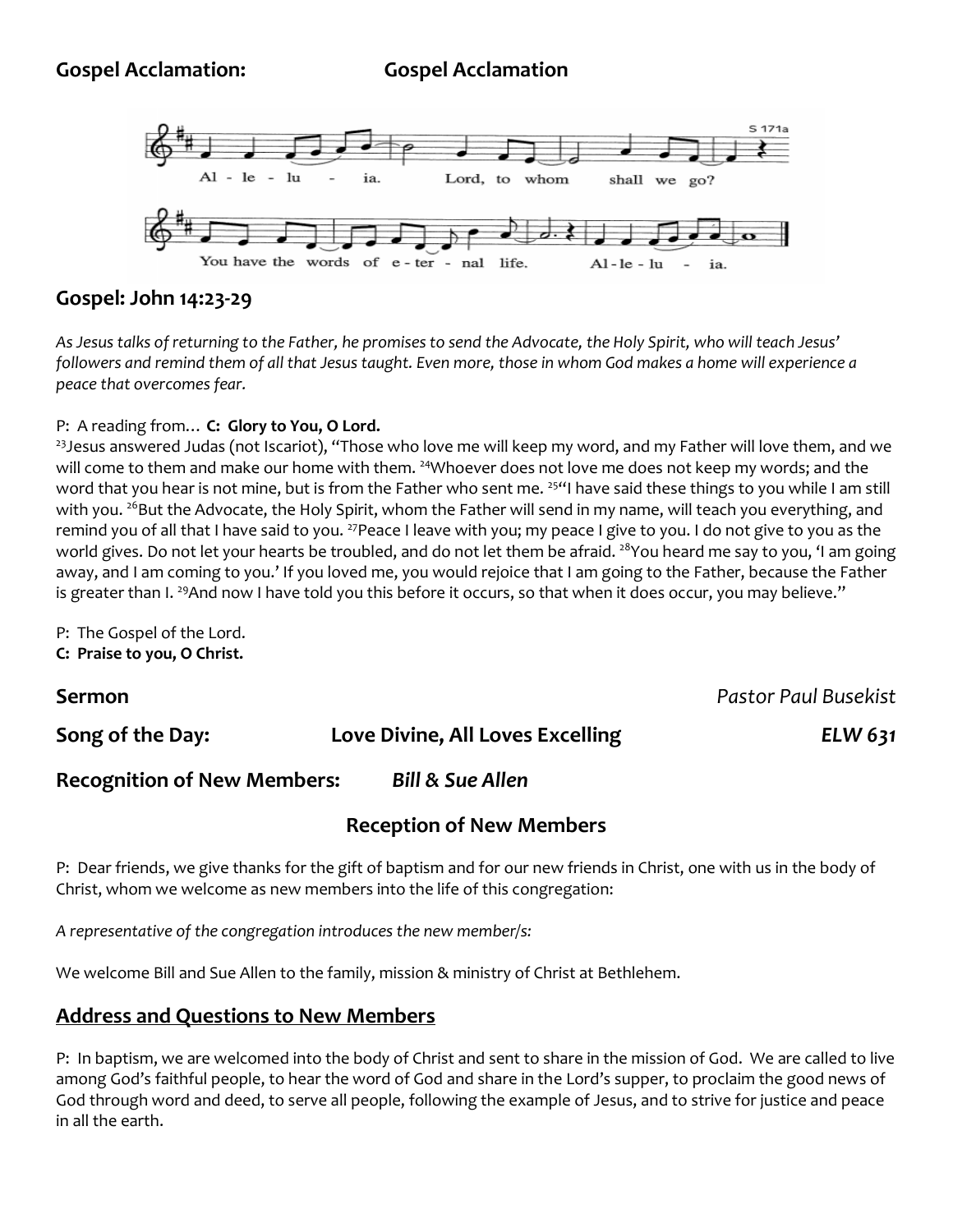P: Bill and Sue, our brother and sister in Christ, do you intend to continue in the covenant of your baptism among God's people in this place?

*Those being welcomed respond: I do, and I ask God to help and guide me.*

P: (*The minister addresses the assembly*) People of God, do you promise to support and pray for these new members in their life in Christ?

#### **C: We do, and we ask God to help and guide us.**

*Those being welcomed face the assembly. The pastor addresses all.*

P: Let us welcome Bill & Sue to this community of faith:

**C: We rejoice with you in the life of baptism. Together we will give thanks and praise to God and proclaim the good news to all the world.**

#### **Apostles Creed**

**I believe in God, the Father almighty, creator of Heaven and earth.** 

**I believe in Jesus Christ, God's only Son, our Lord, who was conceived by the Holy Spirit, born of the virgin Mary, suffered under Pontius Pilate, was crucified, died, and was buried; he descended to the dead. On the third day he rose again; he ascended into heaven, he is seated at the right hand of the Father, and he will come to judge the living and the dead.**

**I believe in the Holy Spirit, the holy catholic church, the communion of saints, the forgiveness of sins, the resurrection of the body, and the life everlasting. Amen.**

**Prayers of the Church / Sign of the Peace Offering**

#### **Offering Song: As the Grains of Wheat** *ELW 465*



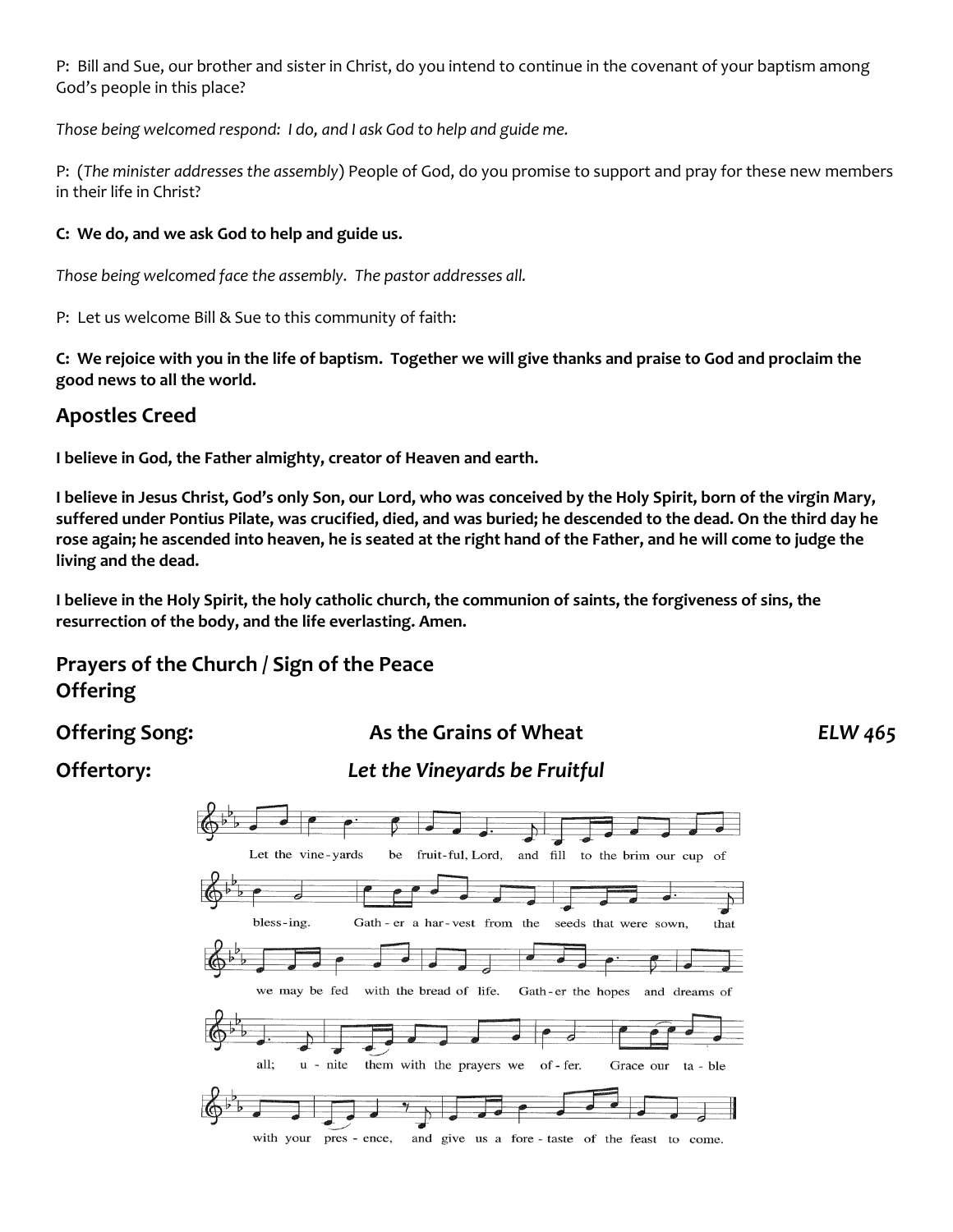## **Offering Prayer**

A: Let us pray.

**C: Living God, you gather the wolf and the lamb to feed together in your peaceable reign, and you welcome us all at your table. Reach out to us through this meal, and show us your wounded and risen body, that we may be nourished and believe in Jesus Christ, our Savior and Lord. Amen.**

### **Words of Institution**

#### **Lord's Prayer**

**Our Father, who art in heaven, hallowed be thy name, thy kingdom come, thy will be done, on earth as it is in heaven. Give us this day our daily bread; and forgive us our trespasses, as we forgive those who trespass against us; and lead us not into temptation, but deliver us from evil. For thine is the kingdom, and the power, and the glory, forever and ever. Amen.**

### **Communion**

| <b>Communion Songs:</b> | <b>When Peace Like a River</b> | <b>ELW 785</b> |
|-------------------------|--------------------------------|----------------|
|                         | This is My Father's World      | <b>ELW 824</b> |

### **Final Blessing**

P: God, the Author of life, Christ, the living Cornerstone, and the life-giving Spirit of adoption,  $∔$  bless you now and forever.

**C: Amen.**

## **Sending Song: Unstoppable God (***words below***)**

Heaven thundered and the world was born. Life begins and ends in the dust you form. Faith commanded and the mountains moved. Fear is losing ground to our hope in you.

Unstoppable God, let your glory go on and on. Impossible things in your name shall be done.

Freedom conquered, all our chains undone. Sin defeated, Jesus has overcome. Mercy triumphed when the third day dawned. Darkness was denied when the stone was gone.

Unstoppable God, let your glory go on and on. Impossible things in your name shall be done. Unstoppable God, let your glory go on and on. Impossible things in your name shall be done.

Nothing shall be impossible. Your kingdom reigns, unstoppable. We'll shout Your praise forevermore. Jesus, our God, unstoppable.

Nothing shall be impossible. Your kingdom reigns, unstoppable. We'll shout Your praise forevermore. Jesus, our God, unstoppable.

Oh! Oh, oh, oh.

Unstoppable God, let your glory go on and on. Impossible things in your name shall be done. Unstoppable God, let your glory go on and on. Impossible things in your name shall be done. Oh, oh.

### **Dismissal**

A: Alleluia! Christ is risen. **C: Christ is risen indeed. Alleluia!** A: Go in peace. Tell what God has done. **C: Thanks be to God.**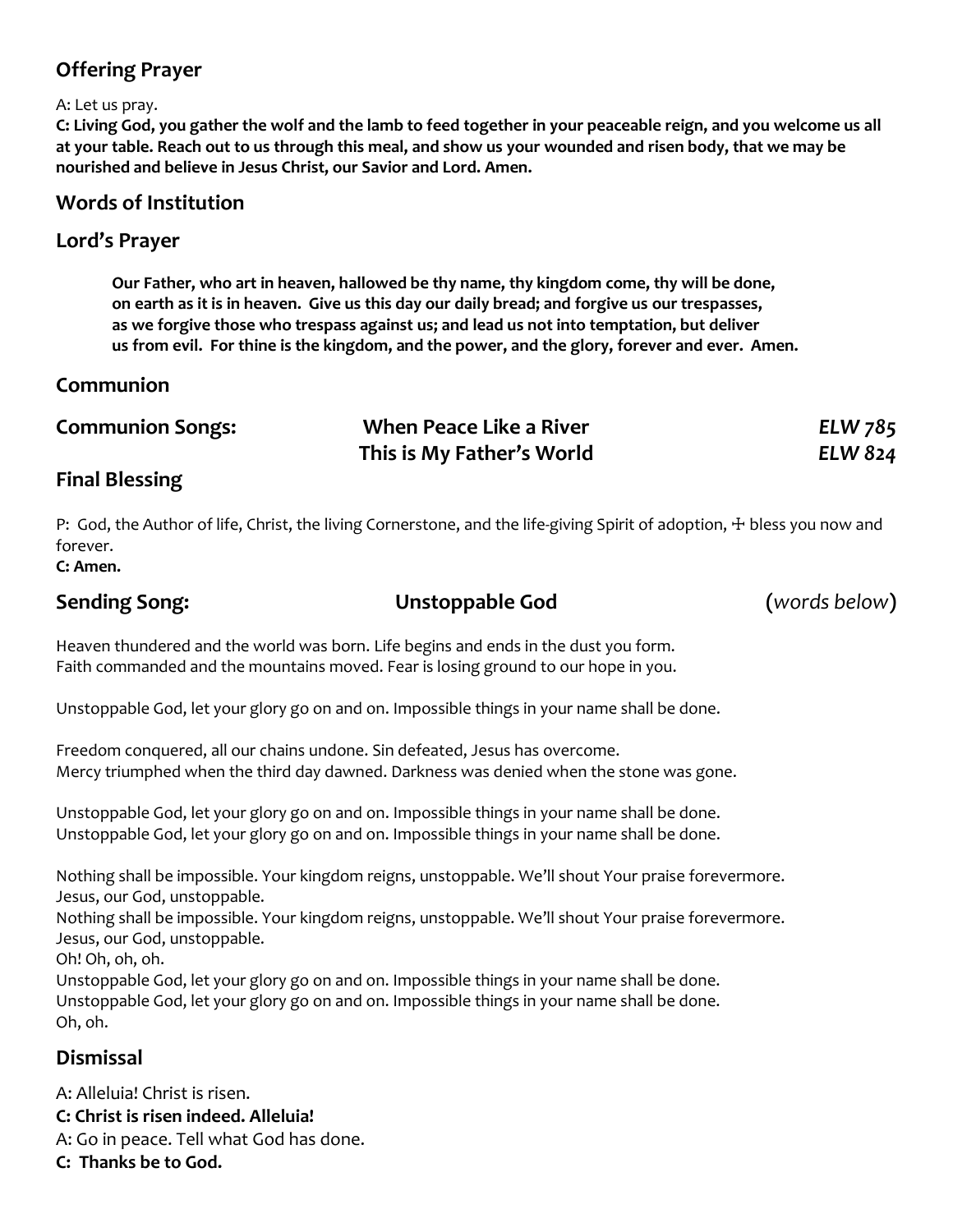

1050 Peninsula Drive Traverse City, MI 49686 (231) 947-9880 www.bethlehemtc.org

# **HAPPY BIRTHDAY**

5/22-Nick Friedli 5/23-Courtney Leatherman 5/23-Ally Leatherman

5/24-Tom Rockne 5/24-Cindy Hitesman 5/28-Julie Lapeer

5/28-Kathleen Ivany-Mort 5/29-Cody Smith

#### COVID policy remains that masks are optional for vaccinated persons and required for unvaccinated persons.

#### Please note that the Building and Office Hours are: 9:00am - 2:30pm, Monday - Thursday.

COVID NEWS: According to the CDC and Munson Hospital, Covid-19 is once again on the rise in Grand Traverse County, and our county now has one of the highest transmission rates in Michigan. Council voted on May 17th to adopt a guideline that masks are required for unvaccinated persons in worship and highly encouraged for those who are vaccinated.

Today, we welcome Bill and Sue Allen as new members of Bethlehem Lutheran Church. Their sponsors are John and Jan Stretlein.

Sunday Coffee and Conversation: Interior Renovations for the Future: Chuck Ardingo and the Refresh sub-committee invite you to join us for coffee in the Fellowship Hall today immediately following the service for a conversation about refreshing and updating the functionality and appearance of our church spaces. Please consider stopping in and meeting with us to share your perspective and thoughts. What would you like to see? How could our spaces be made more useful, impactful, and attractive? We want to hear from you!

Offerings: The offering plates will now be passed during the service. The vase in the back of the Sanctuary is still available for those who prefer not to touch the offering plate.

DOLLARS AND SENSE: Bethlehem Lutheran Church has greatly expanded our outreach into the community and the world with our live streaming programing and other projects. We need your continued support to continue our mission. Congratulations are in order! April's contributions exceeded the budget projections by \$5,561.00. This is a significant improvement over January through March. We encourage you to stay current with your pledge. Together we can do more and accomplish our vision for the future. Thank you for your support. Jim Monroe, Your Financial Secretary

Church Council Elections: We are going to be having our Annual Congregational Meeting on Sunday June 12th. A part of this meeting is the election of Church Council members for a three-year term to fill expiring vacancies. The Nomination Committee is looking for referrals to contact. If you are interested in serving on the council (yes, you could submit your own name) or if you know someone else would be a good referral, please make your thoughts known. You will find a white box on a table in the entry to the Narthex for the referral. You will also find a brief form to fill out and place in the box. The Nomination Committee will contact the referrals and then nominate a slate for the election. Don't worry if someone thinks you would be a good candidate and you're not ready. Just let the committee know when contacted and be honored that someone thought of you! If you have any questions, please contact Mark McPherson at markandkjo@sbcglobal.net or 860-658-1554

The May issue of the STAR is now available. The June issue will be available next Sunday, May 29th.For current issues of the Star, feel free to check online at www.bethlehemtc.org < About Us > "The Online Bethlehem Star" or type this URL to get these directly: http://www.bethlehemtc.org/the-bethlehem-star-newsletter.

#### **Prayer Requests:**

- Prayer Chain: Please contact Jan Stretlien at jstretlien@gmail.com or 231-947-3265
- Prayers read from the altar: Please call Rebecca in the church office 231-947-9880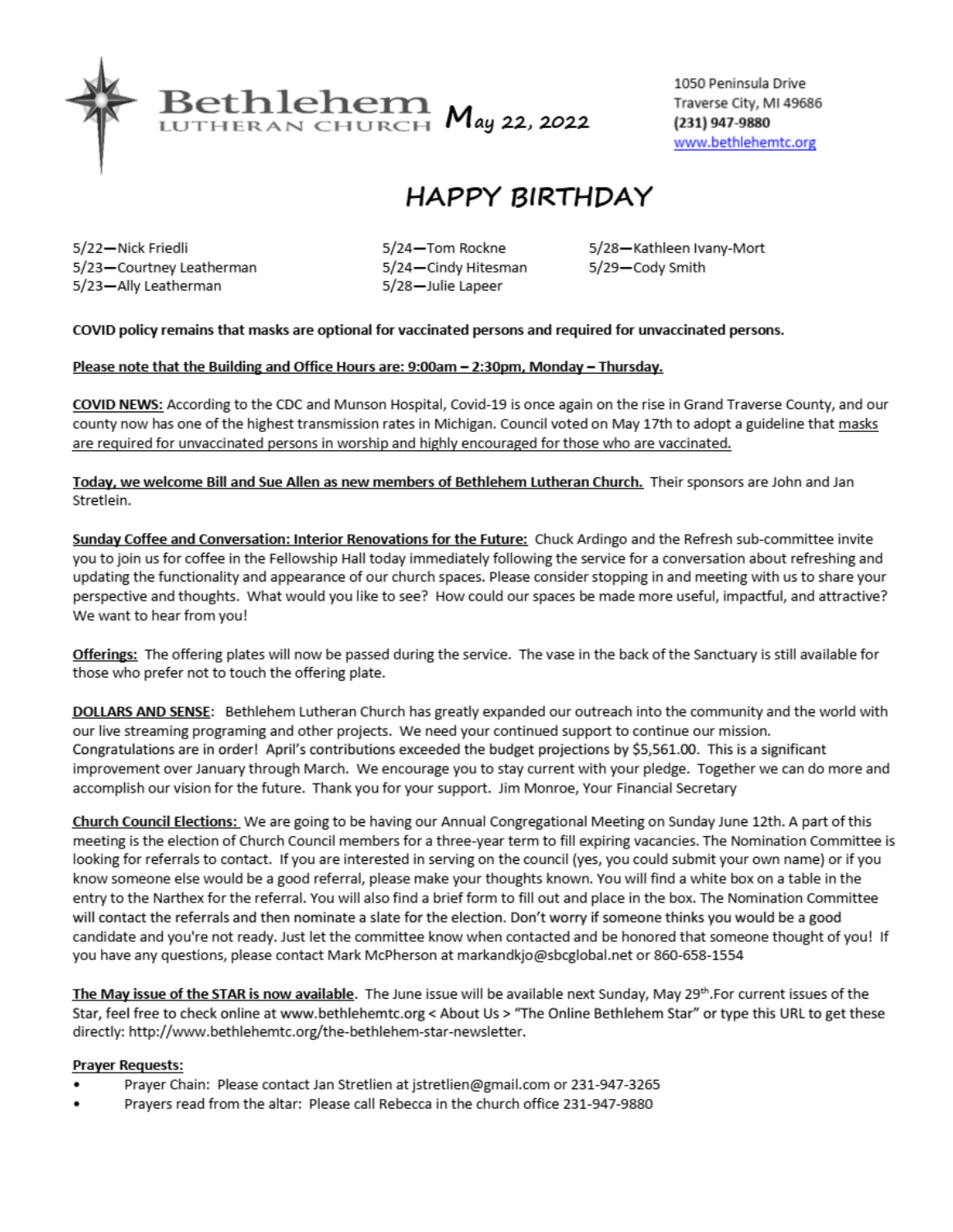#### Today's altar flowers are donated: in Honor of the dedicated volunteers on Council.

Celebrate a new child in your life with a rose on the baptismal font! Cost \$10.00 per rose. Contact Barbara Oster at beo6475@yahoo.com or 231.668.7038.

The newest Living Lutheran magazine and the April/May/June Christ in our Home can be picked up at the welcome table on Sunday mornings, from the Shooting STAR box below the outside mailbox, or during parking lot communion.

#### Due Dates for STAR/Bulletin/Screen Announcements: PLEASE NOTE NEW DEADLINE FOR BULLETIN

STAR: The third Friday of the month sent to admin@bethlehemtc.org (Please note STAR in subject line) Bulletin/Verbal Announcements: Tuesday of the week sent to admin@bethlehemtc.org (Bulletin/Worship Folder is prepared on Wednesday and printed on Thursday morning.) (Please note Bulletin or Announcement in subject line) Screen Announcements/Weekly BLC Emails: Tuesday of the week sent to annie.slabaugh@bethlehemtc.org (Annie works Sunday - Wednesday)

This summer, we will be participating in a weeklong serving opportunity from July 18th - July 23rd with Freedom Builder's Missions Week and all of Bethlehem is invited! Freedom Builders understands that most people can only serve 1-2 days tops or possibly even only a partial day is perfectly fine. They also understand that not all want to be involved with construction so they have quite a few opportunities for those who wish to serve, but be sure to let Annie know which days you are hoping to attend and if you are looking to serve in a specific capacity. There will be an informational meeting on Sunday June 5th right after church in the youth room and all who are interested in serving are invited. Reach out to Annie at annie.slabaugh@bethlehemtc.org if you have any other questions!

#### We are happy to announce that we have finalized our VBS dates for this summer! Join us on a fun faithful adventure with

Jerusalem: Marketplace! We will join Jesus' faithful friends and followers during His final days on earth. You'll travel back into Bible times--without setting foot outside your community! VBS this year will be Monday, July 25th - Wednesday July 27th 8:30AM - 1:00PM! We hope to have the VBS Registration Website up sometime next week. You can also still sign up as a volunteer as well! We are still in need of:

- A Village Playground Leader (games)
- At least 2 Tribe Leaders (small group leaders)
- At least 1 Tribe Leader Assistant (small group support, great for older youth!)
- Set Up/Tear Down Crew (day before and end of VBS)
- Decoration Coordinators (day before and end of VBS)

We will also still take Marketplace Shopkeepers if you are interested in one of those roles! Sign up sheets are still in the Narthex, or you can sign up online! Reach out to Annie for more information.

Music news at BLC: Many of you commented how much you enjoyed the choir music during Holy Week. The choir members appreciate the nice comments and we relay them to our new director, Tony Bero. It is sad that he is not on-site so he can hear from you himself. If you want to make certain he knows how much his skill in selecting the anthems and preparing the choir is appreciated, feel free to drop him a note in the "choir director" mailbox by the office or send him an email at bero.tony@gmail.com. And for all of you budding vocalists out there....just think...if he can make the 4 of us sound that good, what could he do with you?!? Don't hesitate...the choir always wants more singers.

LAUNDRY BASKET PROJECT FOR 2022: We are collecting cleaning items to be given out during the Baby Pantry here at Bethlehem. There is an example basket in the Narthex along with a list of items needed. You may fill an entire basket OR bring single items if you prefer. We would like to have baskets available beginning in March. Thank you for your participation!

Children's Message Corner: The next Message Corner is scheduled for Sunday, May 29th. To be put on the email list to receive the Zoom link please see Annie after worship or contact her at annie.slabaugh@bethlehemtc.org.

Book Club: For May the BLC book club will be reading "The Book of Lost Friends" by Lisa Wingate. THIS BOOK IS AVAILABLE IN A LIBRARY BOOK BAG SO YOU SHOULD BE ABLE TO FIND A COPY IN THE BIN OUTSIDE THE FRONT DOOR OF THE CHURCH. Plan to join us on ZOOM on Tues, May 24 at 5:30. If you are not already on the list send your email to cmonroe@chartermi.net.